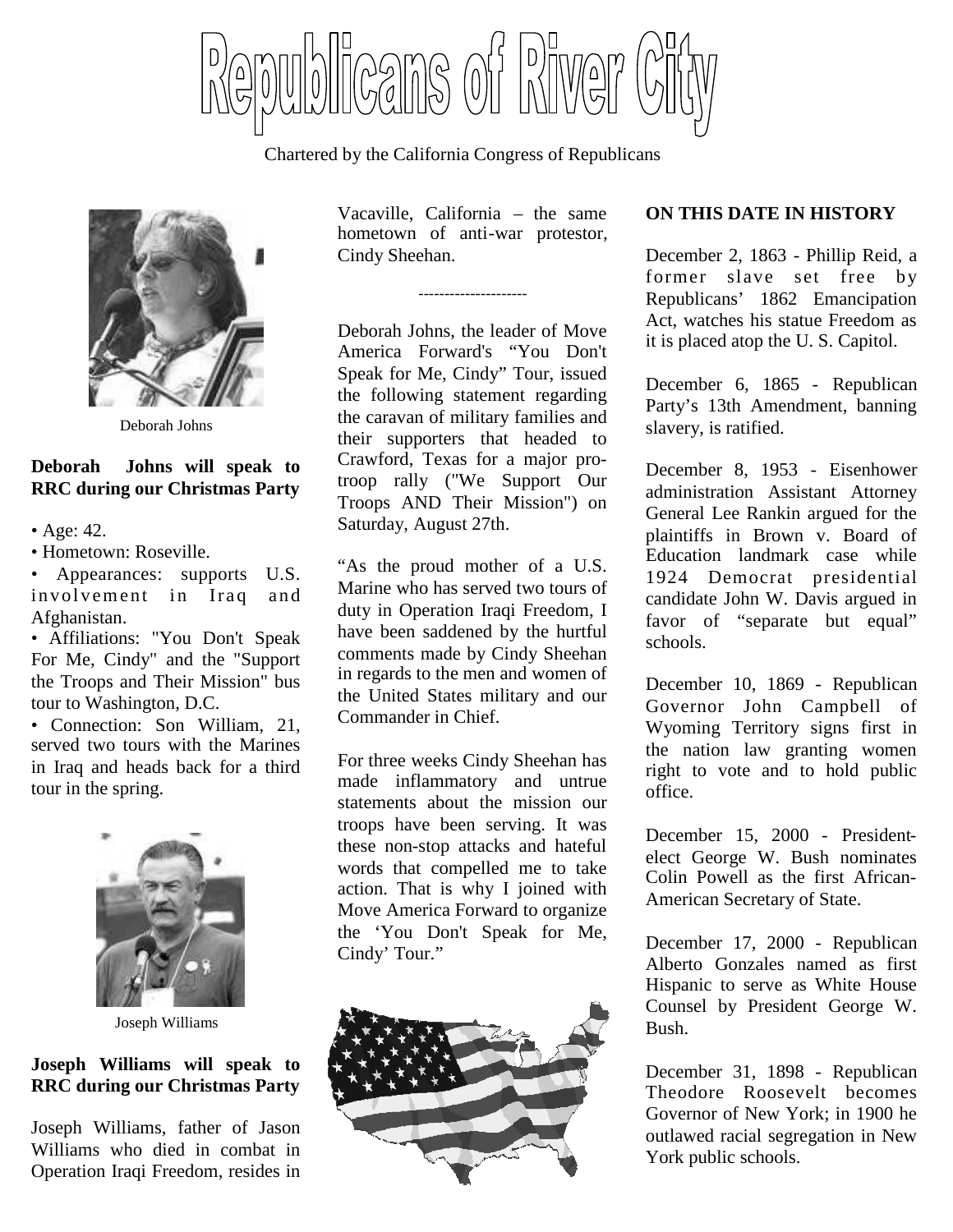#### **Page 2 SPECIAL MESSAGE FROM DUF SUNDHEIM, CHAIR, CALIFORNIA REPUBLICAN PARTY**



**Chairman Duf Sundheim**

I want to personally thank you for all your hard work these many months.

You are my inspiration.

When the people of California recalled Governor Davis, they said they wanted change. After that historic event and the passage of 13 initiatives, it would have been easy for Governor Schwarzenegger to lean on his high poll numbers and ignore the serious, long-term problems our state faces. But that is not the type of person our Governor is, it is not who we are. Instead, in his State of the State address this January, the Governor had the courage to clearly identify the state's problem when he said, "To solve the budget's continuing structural deficit, we must reform the way the government spends its money. And to restore the trust of the people, we must reform the way the government operates."

As of today, those problems still exist. And as of today, our commitment to address those problems is stronger than ever. We understand the battle to take power from the special interests and return it to the people of California , is not won or lost in any one election. It is

derived from a commitment to stay the course.

In this election we have continued to build a statewide political organization that will make a difference for our candidates in 2006 and beyond.

This election cycle the California Republican Party:

Contacted approximately 2,000,000 households in person;

Recorded over 270,000 phone calls with Governor Schwarzenegger and our county chairs to recruit new volunteers;

Distributed 2 million door hangers to volunteers;

Mailed 4.5 million Voter Guides to voters;

Mailed 4.5 million absentee ballot applications;

Emailed 1.5 million Republican voters to return their absentee applications;

Called 5.2 million Republican votes, through four different waves, to return their absentee ballot applications;

Provided over half a million dollars in direct financial support to our county parties to help them be successful with special election staff, headquarters and election materials;

Called EVERY NEW REPUBLICAN who registered to vote since January 1, 2005 , in targeted counties.

We should be proud of what we have achieved, and we must build on what we have accomplished. We cannot deceive ourselves about the difficulties that lie ahead. But we

will continue the fight for reform because nothing less than the future of California is at stake.

The people of this state believe that things are on the wrong track. The people are right.

We have a leader in Governor Schwarzenegger who is committed, heart and soul, to this effort to make our state great once again. As a party, we stand with him in this quest. We stand with him today, tomorrow, and in the weeks and months to come. We stand with him because as he says - and for the sake of our state, our party and our families - failure is not an option.

It is an honor to serve as your chair.

Duf Sundheim

Chairman, California Republican Party

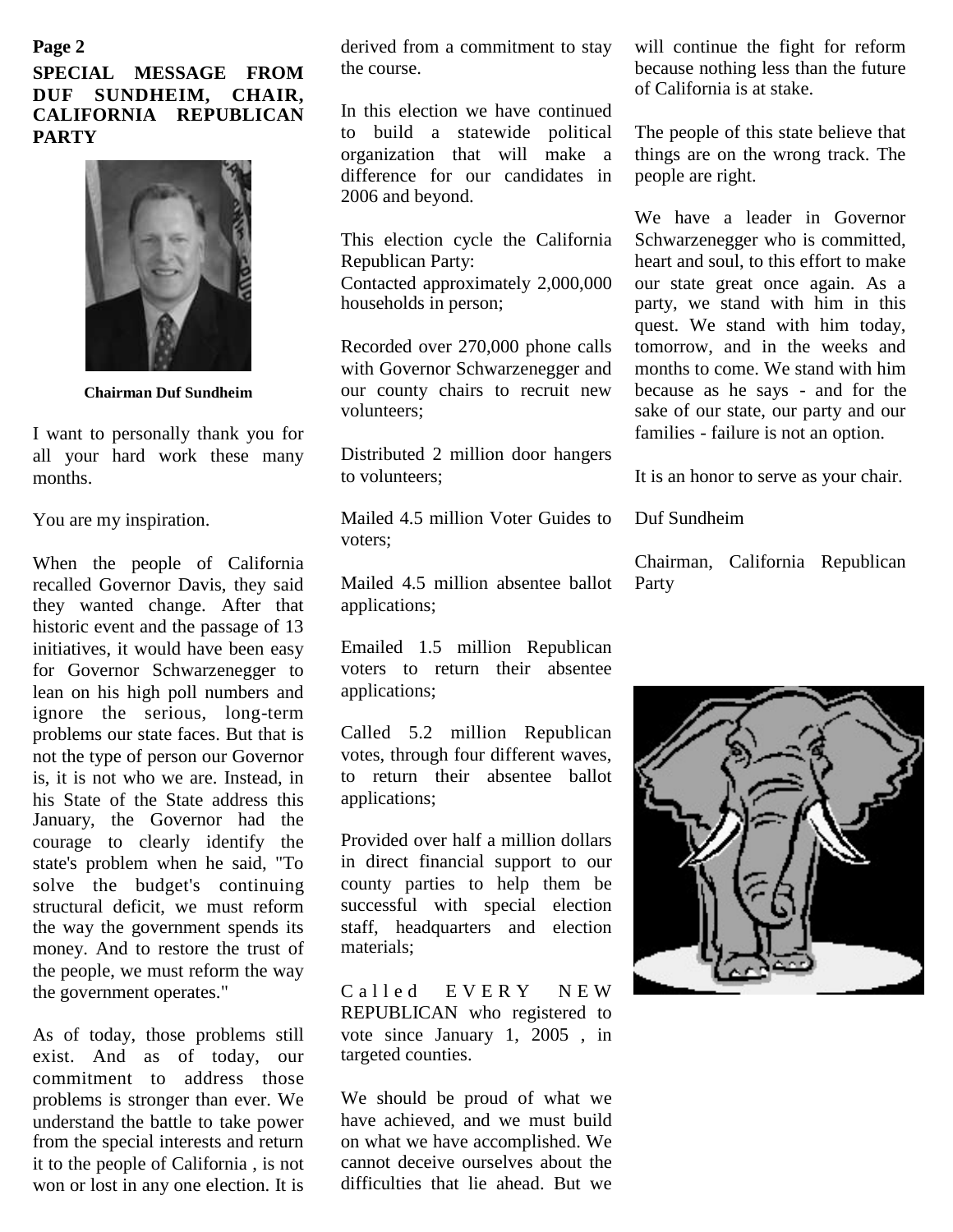# **A WALK DOEN MEMORY LANE - MEETINGS IN 2005 Page 3**

It has been a very busy year for the members of Republicans of River City. On this and following pages we present some of the events from this year.

In January, while in Washington for the inauguration of President Bush, Carl Burton was elected president of RRC.

In February, RRC heard from the 5 candidates for the open fifth Congressional District seat created by the death of Bob Matsui.

In March, John R. Kabateck, the Director of External Affairs for Governor Schwarzenegger (and long time RRC member) was our speaker.

Here we see John in action:





We can always count on John; from when he was a member of former Governor Pete Wilson's administration to now. Thank you John for all your help and support.

In April, Tom Ross, a partner at Meridian Pacific, Inc. addressed RRC members. Tom filled us in on the upcoming Proposition 75



(Paycheck Protection) and why it is important for members of RRC to support the proposition.

Also in April, RRC took the lead in supporting Governor Schwarzenegger's year of reform. Here we are taking abuse from union members while helping the Governor deliver petitions to the Sacramento Registrar of Voters office.



Standing behind the Governor is Fred Hildebrand and Florin Ciuriuc who headed the RRC rapid response team for the Governor.



RRC members endured the yelling from union members that day.

May brought flowers and showers and the wisdom of long time RRC supporter Bob Naylor. Bob gave members insight into the upcoming election and his keen analysis of the importance of the Governor's reform initiatives.

RRC members also registered new (and I do mean new) voters at the May 18 new citizens swearing in ceremonies at the Crest Theater. Here you see members of the RRC registration team.







Our efforts really paid off that day when we registered 65 new citizens. In addition, we met many wonderful people who were so very proud of their new status as citizens of the U. S. We did this again later in the year, as you will see on the next pages.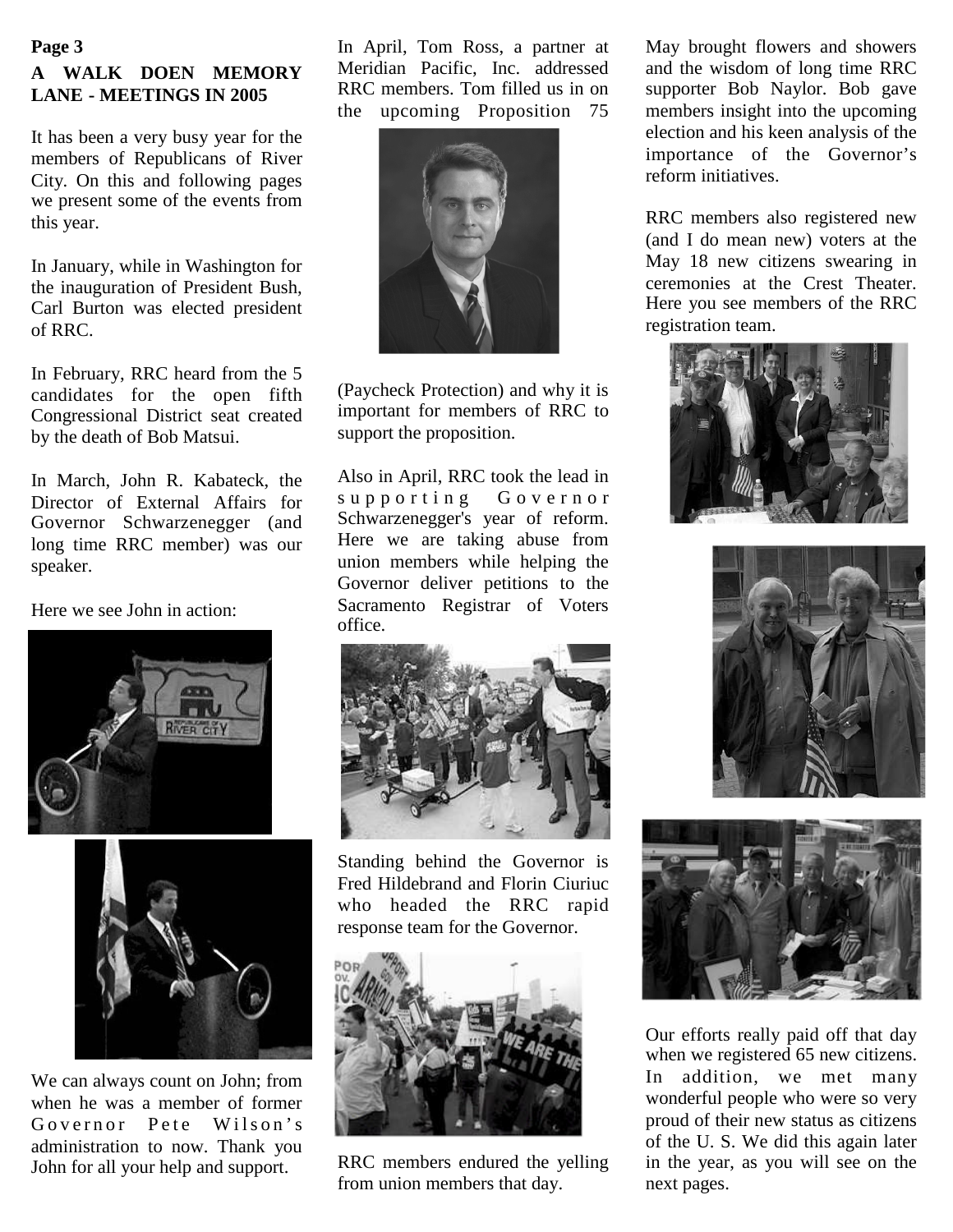In June, Sergeant Christopher Missick came to RRC and told us about his experiences in Iraq. Here are a few pictures from that meeting:





In addition to Sergeant Missick, John Madriz provided members with information about and an overview of "Voter Vault." This useful tool helps the Sacramento Republican Central Committee identify and contact potential voters across our county. Here we see John in action as he provided his overview of the tools available to us:



This valuable training helped our Central Committee recruit precinct workers, who in turn contacted voters in their neighborhood. John is one of the most valuable players.

**Page 4** Figure 3.1 July and RRC members had an old Here we see Senator Cox speaking fashioned a red, white and blue barb-q and here we see Supervisor Susan Peters and Bob Waters enjoying some of the wonderful food:



which was provided by George Bradshaw and Richard LaFontaine, who worked their magic at the barb-q pit:



Here we see Patty Hildebrand, Rebecca Singleton and Joan Chan, members of RRC enjoying the barb-q:



Senator Dave Cox was our speaker at this meeting and he gave our members an insightful look at the workings of the State legislature and also spoke of the importance of the special election. Senator Cox told us he was not a fan of Proposition 77 (Redistricting), but spoke approvingly of the remainder of the Governor's reforms.

to our members and meeting them:







At the July meeting we started collecting items to send to our brave men and women serving in Iraq and Afghanistan. We have collected a wide and useful variety of items to send. Here are some of them:



Last, but by no means least, Theresa Alvillar-Speake, Director of the Office of Economic Impact and Diversity, U. S. Department of Energy, spoke to us and informed us about how we can help her in her effors to reach out to minority and under represented communities across the nation. July was, indeed, a busy and informative and fun month.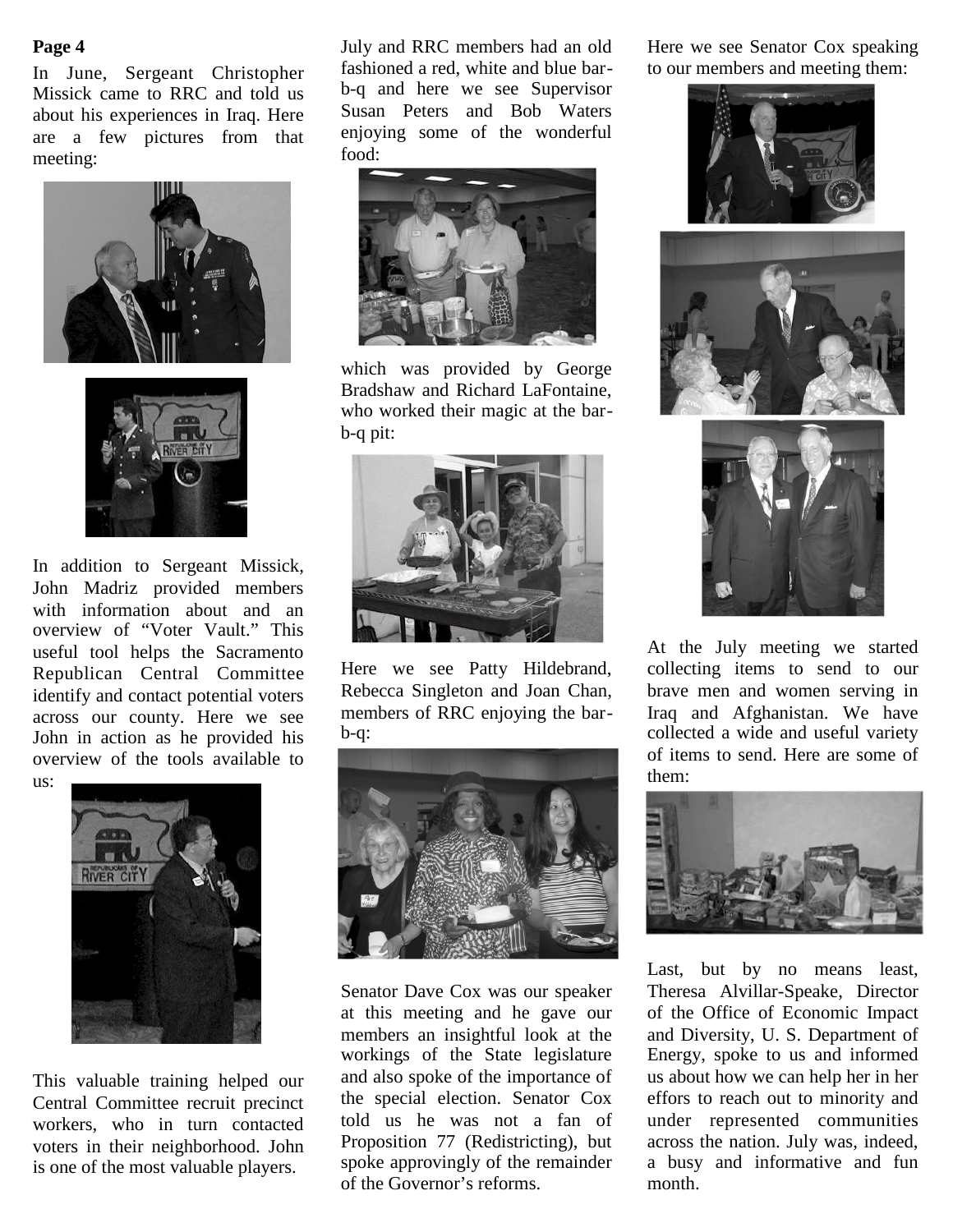### **Page 5 A WALK DOEN MEMORY LANE - MEETINGS IN 2005 (Cont)**

August was a busy month for members of RRC. Our principle speaker was John P. McGinness. the Undersheriff for Sacramento County - second in command for the Department.

During the course of the meeting, the members were so impressed by John that we voted unanimously to indorse him for sheriff if Sheriff Lou Blanas decides to retire.

Here are some pictures from our August meeting, starting with Undersheriff John McGinness:



The August meeting was also a luau and was a fun time. Here are a couple of pictures:



Carl Burton, Mary Pearson and Kevin Smith in their luau finery and Mary Pearson with Senator Cox.



September was a blockbuster of a meeting for RRC. Former Congressman Doug Ose was the guest speaker and it was a time for all of us to thank Doug for his outstanding public service and to present him with a token of our appreciation. Here are some pictures from that meeting:



Doug liked his gifts, I think. Here



Senator Dave Cox presented Doug with a well deserved Senate Resolution and Eric Schalansky,



standing in for Donna. presented Doug with a colorful elephant.

Doug also gave us an in depth analysis of the political situation, including background on how the Republican Party agreed to the current redistricting that made safe seats for incumbents. The idea behind this was protection for the Republicans but Doug now says he thinks the deal was a bad one.

October was another powerhouse meeting. We celebrated Oktoberfest, a house party for Arnold, to help him in his efforts to reform Sacramento, with Kevin Spillane, veteran GOP consultant, speaking. In addition, Fred Aguiar (Secretary, State and Consumer Services Agency) spoke to us about the upcoming special election and State Senator Charles Poochigian visited with us. Senator Poochigian received the unanimous endorsement of RRC for his upcoming race for Attorney General. Here are a few pictures from that meeting:



Carl and Kevin Spillane



Carl and Fred Aguiar



Carl and Senator Poochigian



Edward Gorre, BG Don Mattson, Joseph Williams, Richard LaFontaine and George Bradshaw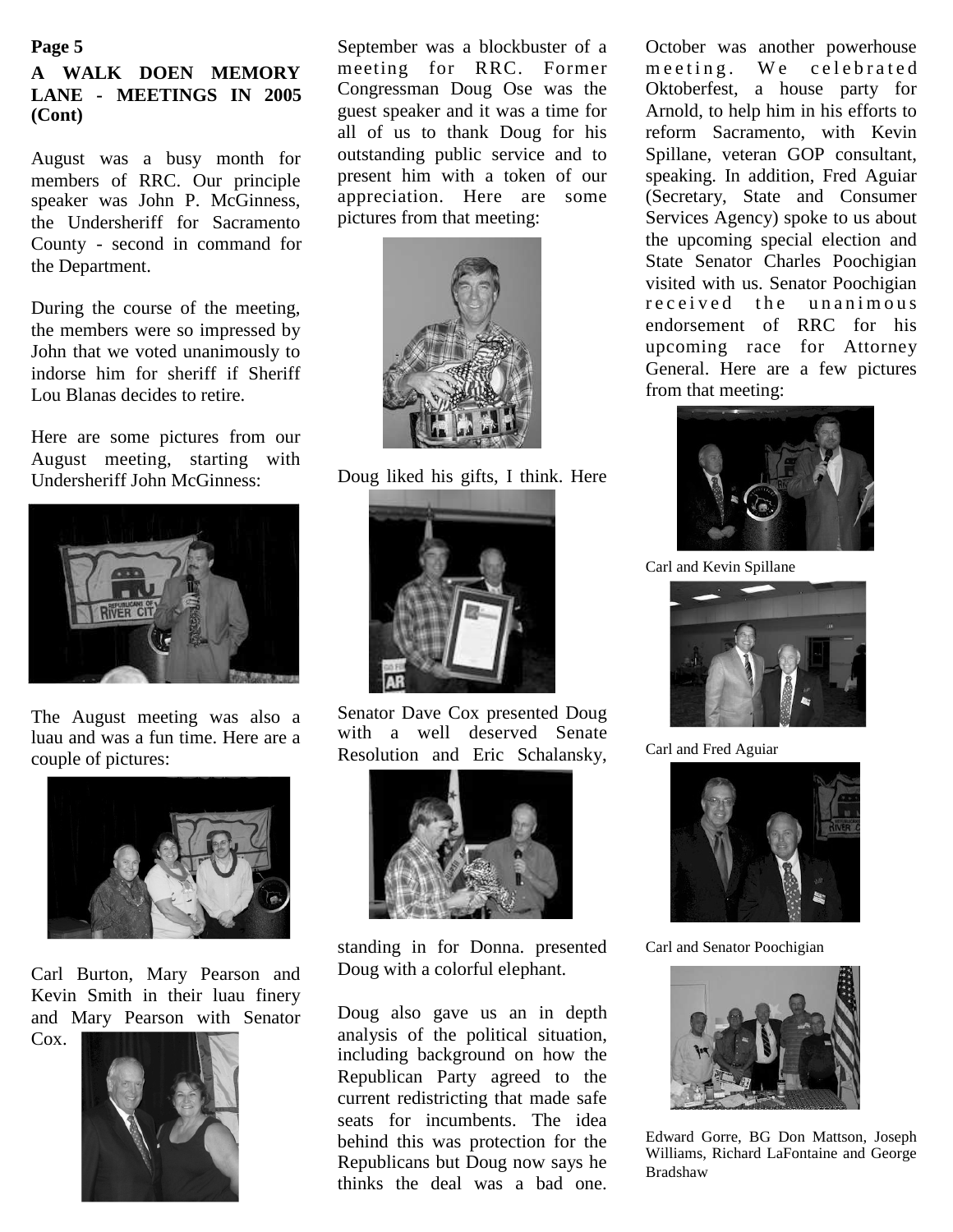#### **GOVERNOR'S CORNER**

## **A WALK DOEN MEMORY LANE - MEETINGS IN 2005 (Cont)**

**Page 6**

November brought us Assemblyman Roger Niello, a long time member of RRC and a good friend. Assemblyman Niello gave us a thumbnail sketch of the outcome of the special election. In addition, he spoke to us about his outlook for the Legislature doing the right thing by the taxpayers of the state. However, Roger indicated he is looking forward to the next session of the Legislature.

In addition to the regular November meeting, RRC members Carl Burton, Mary Pearson, William Chan and Bob Evans once again registered voters at the new citizens swearing in ceremony at the Crest Theater.



Carl Burton and Bob Evans do the honors at the Crest Theater.

And Mary Pearson served members a wonderful Thanksgiving diner. The food was, well, you can see for

yourself:





#### **Governor Schwarzenegger Discusses Trade Mission to China**

I have been in China conducting a trade mission, meeting with Chinese government and business leaders and promoting California as a great place to invest, buy products and create jobs.

Selling California is the easiest part of my job because we have the best agriculture, amazing high tech companies, great tourism, the best university system, and so much more. California's economy is increasingly tied to Asia. And China is a huge part of this trend.

China's economic growth has been amazing with a massive explosion in foreign trade, a flood of capital investment and a market of 1.3 billion people that demand more goods and services every day.

All this growth is music to my ears because it means more exports for our state. And more exports means more jobs and more revenues for California.

Last year we sent almost \$7 billion worth of goods to China, an increase of 25 percent over the year 2003.

This is fantastic because so many California jobs are supported by

foreign trade. And these jobs often pay higher-than-average wages.

Now aside from stimulating more trade and job creation, the other key priority of my visit to China is finding ways to work together to solve the challenges we both face. For example, China's growth is having an enormous impact on their energy and water resources, air quality, soil erosion, and much more. And California is a leader in developing and manufacturing the technologies to meet many of these needs.

There are so many opportunities for the both of us and so many ways to partner for the future.

I saw the future in my visit to Tsinghua University in Beijing, one of China's top colleges.

I spoke with the students about a tomorrow without limits, a tomorrow where they can achieve their dreams and do anything they put their minds to.

And with the University of California, Tsinghua University will be part of our new "10 Plus 10 Program" that we launched last month.

The program will bring together the 10 leading colleges in China and our University of California campuses to start a research collaboration.

In other words, the best and brightest young talent from California and China will learn together and work together to begin to shape a future that can be brighter for all our people. This is the kind of leadership I want California to bring in the 21st Century and I am grateful for the opportunity to further that effort.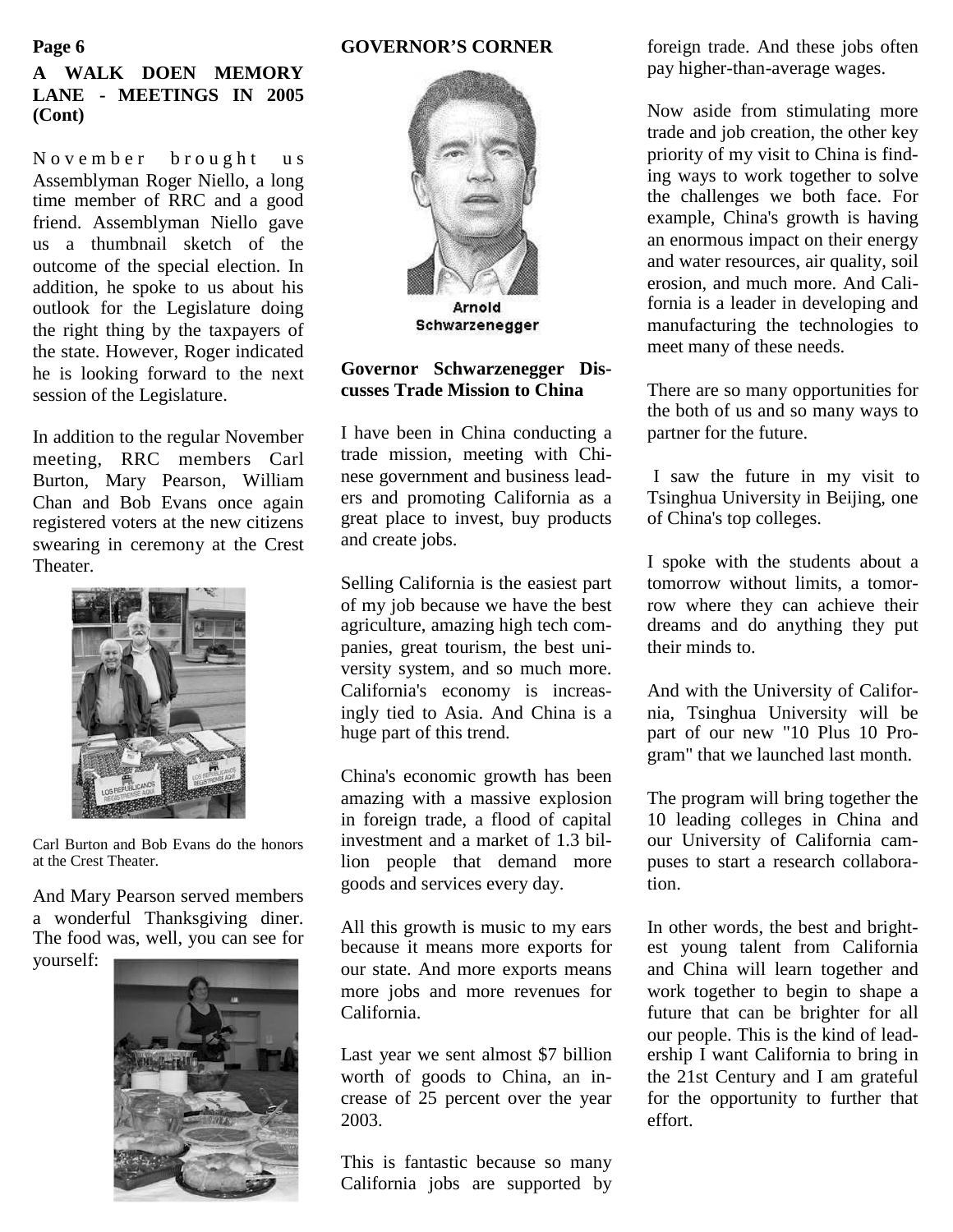# **The President's Corner Page 7**



Carl Burton, President of RRC

#### **California needs to be fixed!**

Elections won or lost, bills passed or failed, initiatives supported or defeated are the battles that we fight in the California political environment.

The California voters in 2003 told the politicians in Sacramento that the government system was broken and recalled Gov. Gray Davis. They elected a reformer when they chose Arnold Schwarzenegger to replace him.

This last November the voters again went to the polls and voted on some of the reforms that Governor Schwarzenegger was pushing and they all went down to defeat.

California has problems and they need to be solved and the problems will not go away until reforms become law.

We all know the Educational system in California is failing and part of the problem is illegal immigration; we have people in charge of a system trying to respond to something they don't control. With our growing population we will never be able solve the problem by just saying that for every 28 kids in a classroom we need a teacher. So we have to rethink the way we teach. The next generation of young people is better equipped to accept technology. Distance learning, used in Alaska and other states, can help our teachers to deliver their message. I have great respect for our teachers and we need to give them the tools to do a better job.

Over 80 percent of California's state budget is predetermined, some of it by ballot-box budgeting by the voters of California putting the state on autopilot. On January 10, 2006, Governor Schwarzenegger will submit to the Legislature a budget that is balanced on paper. Up until March of 2004 there was no requirement that the Legislature pass a balance budget. Proposition 58 says the Legislature may not pass, and the governor may not sign into law, a budget that would appropriate from the general fund more than the general fund revenues estimated as of the date of the budget bill's passage. Last year in order to balance the state budget and avoided bankruptcy the Legislature and governor had to borrow \$15 billion.

When we have another recession, our budget process will drive the state to  $\begin{bmatrix} \text{Carn w1} \\ \text{terms} \end{bmatrix}$ the brink of bankruptcy again.

Another problem in California is caused by redistricting and having two houses in the state Legislature. Almost all of the districts in the state Legislature are safe and extremely lopsided, so Republicans get elected in heavily Republican districts and never have to worry about a general election, and the same with Democrats. The minute a Democrat or Republican gets elected to the state Assembly they start thinking about the Senate seat they're going to run for (one of the unintended consequence of term limits).

One way to solve California's problems is to have a Unicameral (One House) state Legislature where reasonable members of both parties can come together and find solutions to the problems that face California on issues like transportation, health care, energy and water.

Would you like to be a contributor to the Republicans of River City newsletter? If so, let us know about it!

Call us at 359-5741 and/or send an email to us at editor@sacrrc.com.

**Would you be interested in placing an ad for your business, product or service in this newsletter?**

**The Republicans of River City newsletter is read by more than 750 Republicans and Republican policy supporters.**

**If you are interested in placing an ad in the Republicans of River City newsletter, contact Carl Burton at 916-359-5741 or s e n d a n e m a i l t o editor@sacrrc.com.**

**Carl will discuss ad rates and the** and conditions of **advertising in our newsletter with you. We look forward to helping you reach new customers with your ad.**



Volume 2005, Issue 12 P. O. Box 1635 Carmichael, CA 95609-1635

Editor: Robert S. Evans Telephone 359-5741